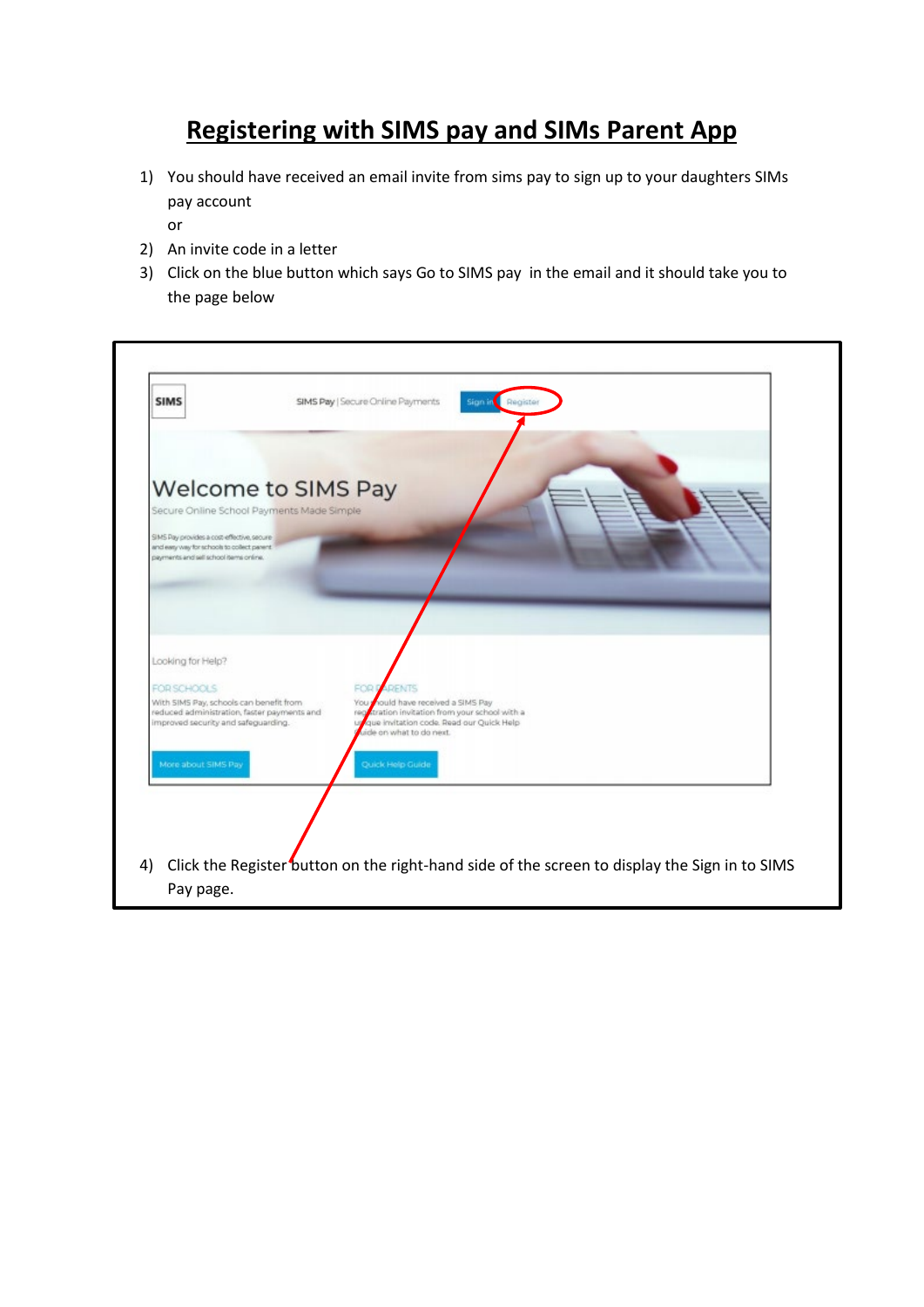5) Click on an email account you would like to register with.

Please note that the type of account depends on the email address you will register with guidance below:

**Please do not click on SIMS ID !**

**Microsoft – is any Yahoo or Hotmail or live email address or iCloud (you will need to enter your email address and your email password and then press yes)**

**Office – is any outlook email address** 

**Google - is any Gmail or google email address** 

|                              | <b>SIMS</b>         |  |
|------------------------------|---------------------|--|
|                              | Sign in to SIMS Pay |  |
| Sign in with SIMS ID<br>sas  |                     |  |
| Sign in with Facebook<br>F   |                     |  |
| Sign in with Twitter<br>¥.   |                     |  |
| G Sign in with Google        |                     |  |
| ۰<br>Sign in with Microsoft  |                     |  |
| g<br>Sign in with Office 365 |                     |  |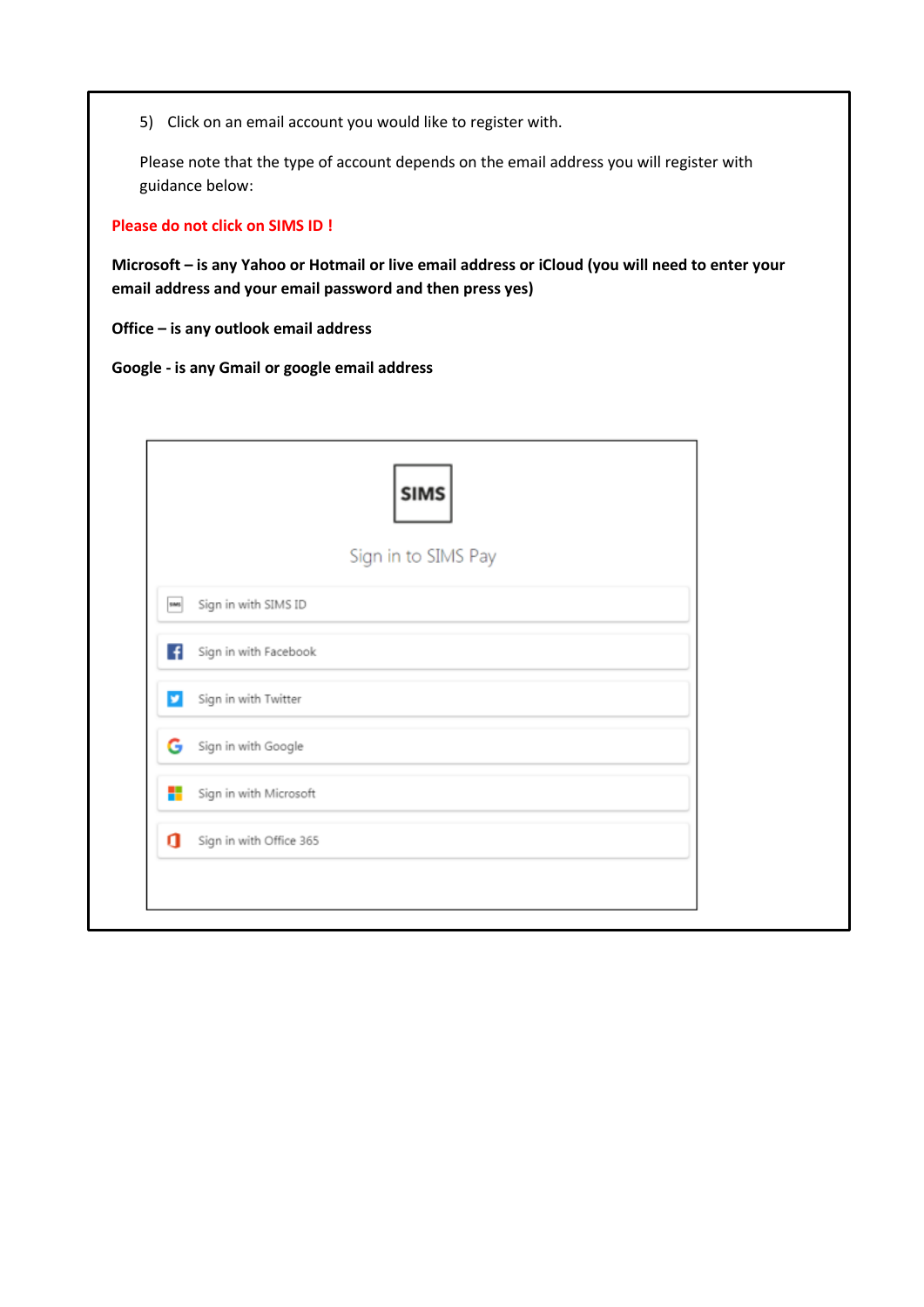| Registration                                   |                  | A Details not correct       |
|------------------------------------------------|------------------|-----------------------------|
| Confirm Details                                |                  | Please contact your school. |
| Please confirm that details below are correct. |                  |                             |
| Title                                          | Mrs:             |                             |
| Forename                                       | Alicia           |                             |
| Surname                                        | Akeman           |                             |
| School                                         | Tenant 95 School |                             |

7) On the Confirm Details page above, check that your Title, Forename, Surname and School details are correct. And click continue

| Registration                                |                                                   | mandatory fields marked with a |
|---------------------------------------------|---------------------------------------------------|--------------------------------|
| <b>Create Account</b>                       |                                                   |                                |
| Please complete your account details below. |                                                   |                                |
| Title <sup>+</sup>                          | Mrs                                               |                                |
| Forename <sup>+</sup>                       | Tessa                                             |                                |
| Sunname <sup>+</sup>                        | Canzano                                           |                                |
| Email Address *                             | mitter www.insuin.aimr@outlook.com                |                                |
| Confirm Email Address *                     | 1 ETT auf Barball @outlook.com                    |                                |
| Cardholder Name                             | Mrs Tessa Canzano                                 |                                |
| Billing Address                             | 22 Lodge Avenue                                   |                                |
|                                             |                                                   |                                |
| Town                                        | Bedford                                           |                                |
| County                                      |                                                   |                                |
| Postcode                                    | MK44 7DD                                          |                                |
| Country                                     |                                                   |                                |
|                                             | Allow automatic email notifications from SIMS Pay |                                |

- 8) Type in your email address and repeat this in the Confirm Email Address field.
- 9) The Enable automatic email notifications from SIMS Pay check box should be selected if you wish to receive email notifications from SIMS Pay. Deselect this check box, if required

10) Click the Continue button.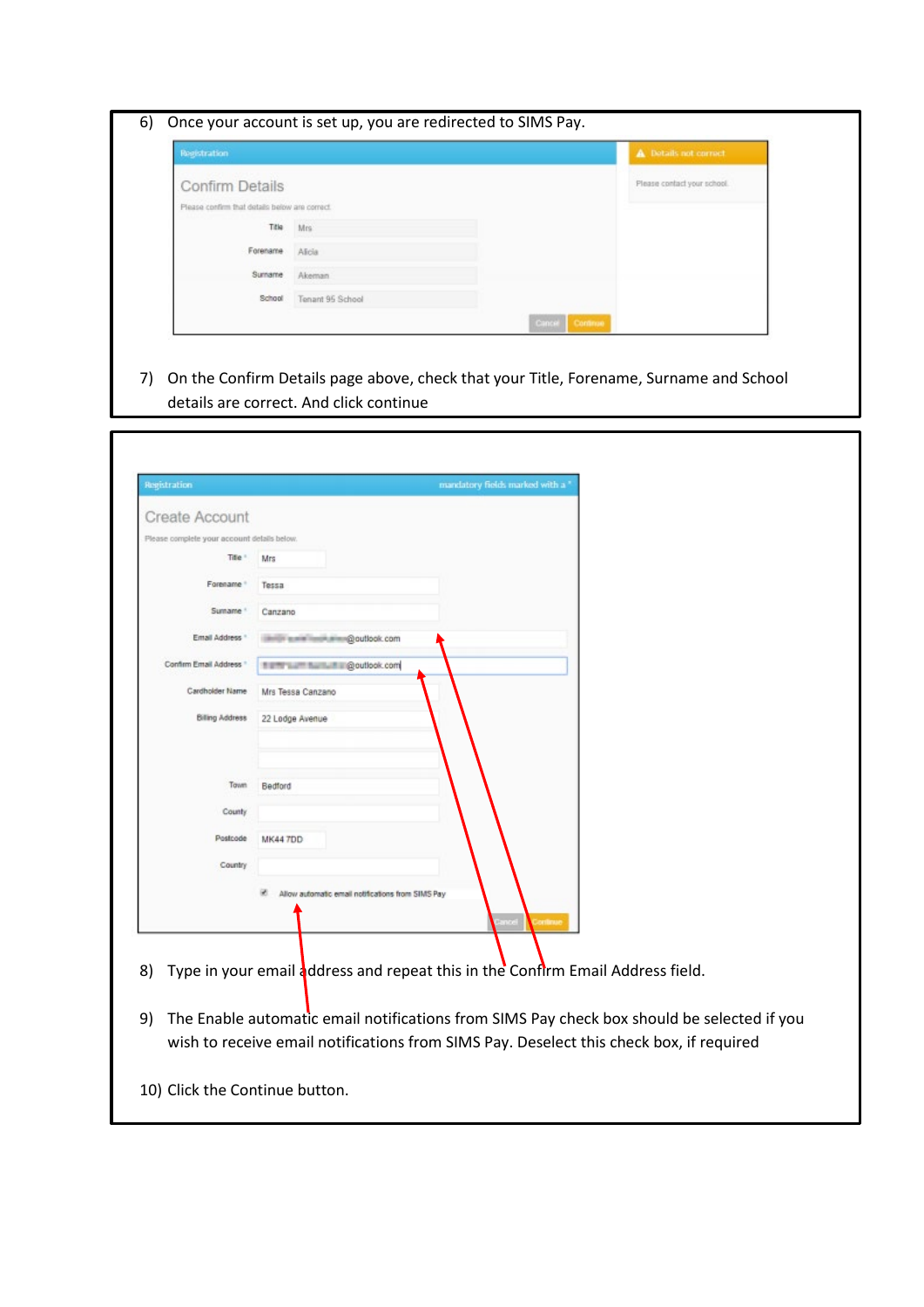| Registration                                                       |                                                 |  |  |
|--------------------------------------------------------------------|-------------------------------------------------|--|--|
|                                                                    | Congratulations! Your account has been created. |  |  |
| You are now able to make payments for this school within SIMS Pay. |                                                 |  |  |

Г

|                                               |                                                                                    |                                                                                                          |               |                                                                                                                                                                   | My Account | Te My Basket £0.00 [0]                                  |          |
|-----------------------------------------------|------------------------------------------------------------------------------------|----------------------------------------------------------------------------------------------------------|---------------|-------------------------------------------------------------------------------------------------------------------------------------------------------------------|------------|---------------------------------------------------------|----------|
|                                               | Charlotte                                                                          | 11 School Meal Balance                                                                                   |               | <b>Messages</b>                                                                                                                                                   |            |                                                         |          |
|                                               | Statements                                                                         | Your balance is                                                                                          | $+£18.00$     | Posted on 11 Apr 2018                                                                                                                                             |            |                                                         |          |
| +£18.00                                       | <b>Bchool Meals</b><br>Fransactions                                                | Add funds between £5.00 and £100.00<br><b>Enter Amount</b>                                               | Add to Basket | Tickets for the School trip to Chessington Word of<br>⋗<br>Adventure is now available to purchase. With limited<br>availability book now to avoid disappointment. |            |                                                         |          |
| Waters Edge<br>School (2)<br>$(NE2)$   $(AM)$ | <b>Products</b><br>⊩ Uniform                                                       |                                                                                                          |               | Posted on 11 Apr 2018                                                                                                                                             |            |                                                         |          |
| $+$ Trips                                     | ▶ Stationery                                                                       | <sup>3</sup> Meal Purchase History                                                                       |               | before the new term starts.                                                                                                                                       |            | Don't forget to top up your child's school meal balance | ⋗        |
| <b>Add Link</b>                               | ▶ School Clubs<br><b>Events</b><br>▶ Online Shop<br>Fees & Subs<br>Exams & Lessons | <b>tem</b>                                                                                               | Date<br>Cost  |                                                                                                                                                                   |            |                                                         |          |
|                                               |                                                                                    | Registered office: 71 Victoria Street, Westminster, London, SW1H DXA. Registered in England No. 2299747. | See More      |                                                                                                                                                                   |            | Help Centre Legal   Privacy Policy                      | See More |